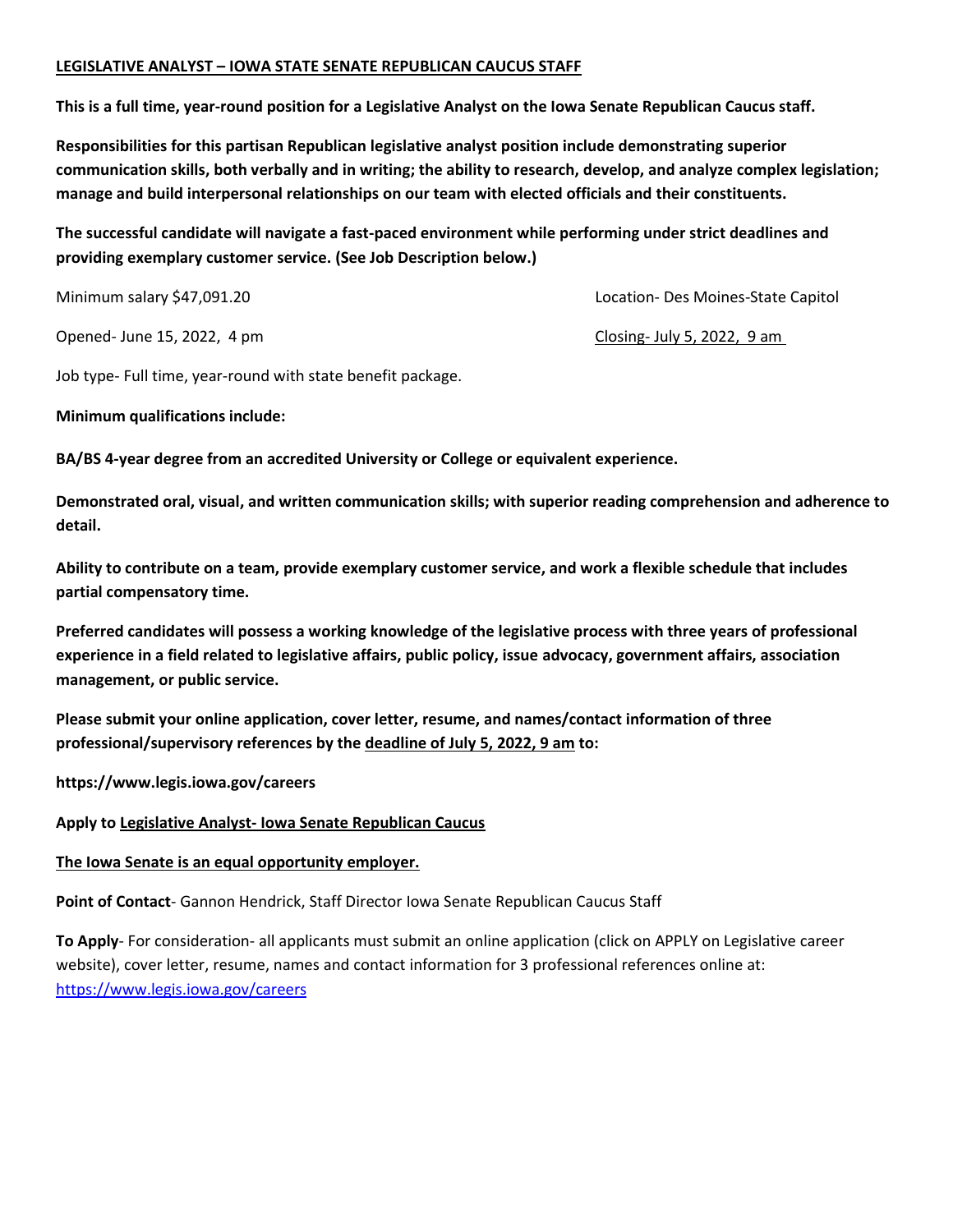# **IOWA SENATE REPUBLICAN CAUCUS STAFF**

# **Job Title: Legislative Analyst Conservation Date: 6/2022 Supervisor: Republican Caucus Staff Director**

**Job Summary**: Performs research, develops complex analysis, and delivers both advantages and disadvantages of policy synopses under strict deadlines with superior attention to detail in fast paced Senate legislative environment, on the partisan Republican caucus staff team, under the general supervision of the Senate Republican Caucus Staff Director.

## **ESSENTIAL JOB FUNCTIONS:**

- 1. Research, analyze, determine advantages and disadvantages, and provide detailed and accurate synopses of complex legislation and government policies at the federal, state, and local level.
- 2. Assess the technical and political implications of proposed legislation and communicate this information orally or in writing in a straightforward manner to promote understanding with audience.
- 3. Research and respond to Senator inquiries in person and/or electronically.
- 4. Attend subcommittee and committee meetings during legislative session.
- 5. Prepare and support Senators for subcommittee, committee, and floor debate daily during legislative session.
- 6. Organize meetings between legislators and stakeholders, to include committee meetings, and other meeting requests.
- 7. Complete work products in support of caucus objectives as designed by members of the Senate Republican Caucus and/or staff leaders on behalf of the caucus.
- 8. Track bills, resolutions, policy ideas, and other developments in your assigned issue area(s) through the legislative process from idea to becoming law.
- 9. Provide information to promote or reject proposed legislation, as determined by Senators' goals.
- 10. Understand the amendment process (including its strategic and tactical use).
- 11. Understand and be able to apply Senate rules, Senate/House Joint rules, the legislative process, and Senate tradition.
- 12. Apply knowledge of Code, rules, policy, federal legislation, other states, think tanks, court rulings, executive orders, academic writings, and media to legislative questions, initiatives, and requests of Senators, including knowing how stakeholders view each issue.
- 13. Request bill and amendment drafts and work with the Legislative Services Agency to shape the language based on input from Senators and stakeholders.
- 14. Manually and electronically maintain tracking systems of legislative activities, including keeping records of subcommittee and committee actions, (will require lifting of up to 25 pounds on an occasional basis), and providing regular updates to the staff director.